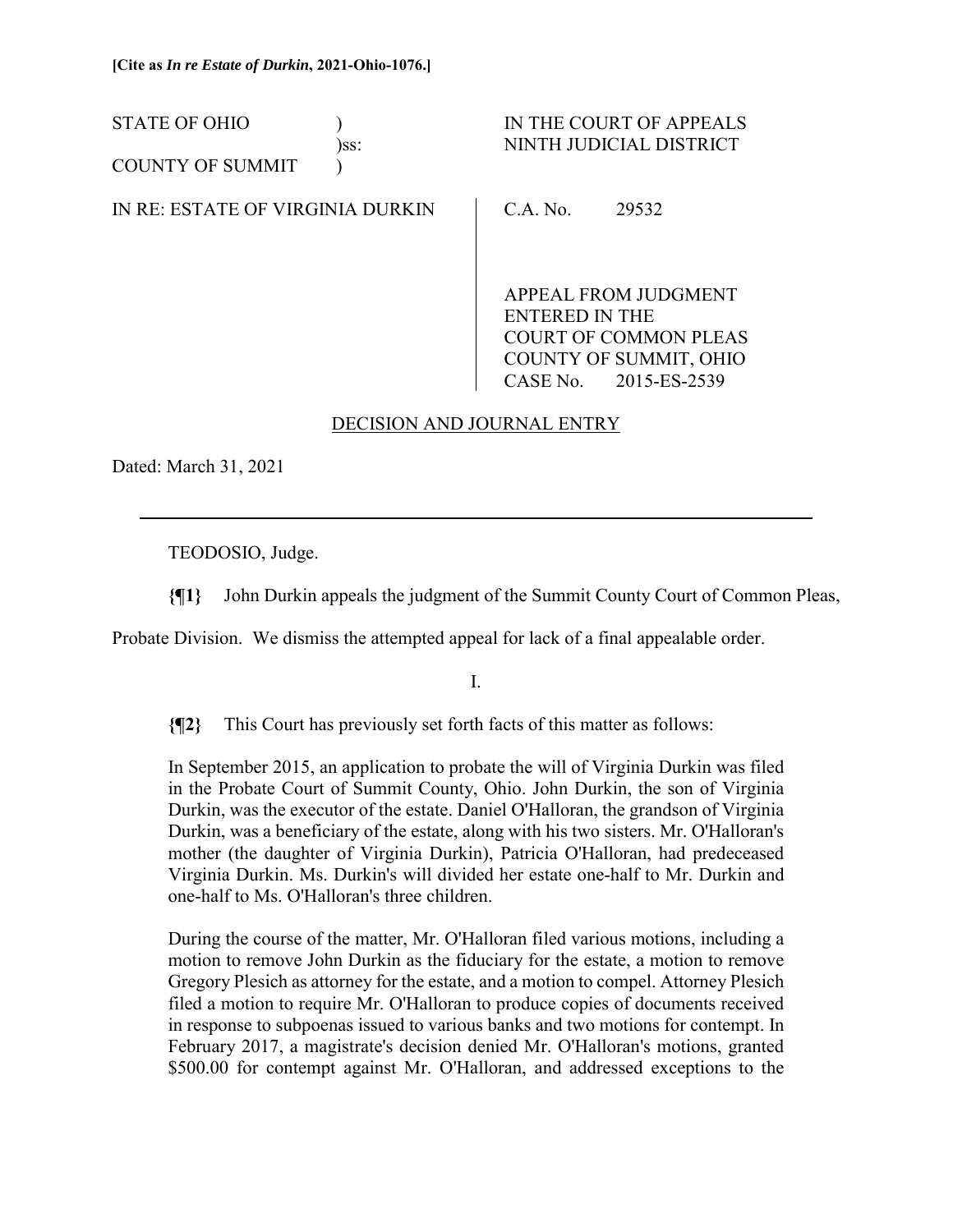inventory of the estate. Mr. O'Halloran filed objections to the magistrate's decision, which were overruled by the trial court's judgment entry of May 8, 2018.

*In re Estate of Durkin*, 9th Dist. Summit No. 28661, 2018-Ohio-2283, ¶ 2-3.

**{¶3}** Mr. O'Halloran subsequently appealed to this Court raising eight assignments of error. We overruled all but the seventh assignment of error, which we sustained on the grounds that the trial court had abused its discretion in holding Mr. O'Halloran in contempt without a hearing as required under R.C. 2705.03. We therefore affirmed in part and reversed in part, remanding the case to the Probate Court of Summit County, Ohio, for further proceedings consistent with our decision.

**{¶4}** Upon remand the trial court dismissed the motion for contempt and ordered the filing of an amended inventory. In March 2019, the trial court judge recused herself and Judge Steven O. Williams was appointed by the Supreme Court of Ohio to preside over the case. On August 20, 2019, the trial court entered an order stating that it shared the concerns of Patricia O'Halloran's children relating to the actions of Mr. Durkin, as the holder of power of attorney, prior to Virginia Durkin's death and their impact upon the assets of the estate. The order did not remove Mr. Durkin as executor, but rather appointed Attorney Jay E. Michael as a master commissioner pursuant to R.C. 2101.06 to investigate whether any additional assets should be included in the estate after examining Mr. Durkin's actions with the power of attorney. Mr. Durkin now appeals from that order, raising one assignment of error.

### II.

#### ASSIGNMENT OF ERROR

THE LOWER COURT ON REMAND ABUSED ITS DISCRETION WHEN IT DISREGARDED THIS APPELLATE COURT'S RULINGS AND SUA SPONTE RECONSIDERED ISSUES SETTLED IN THIS CASE IN DEROGATION OF THE LAW-OF-THE-CASE DOCTRINE.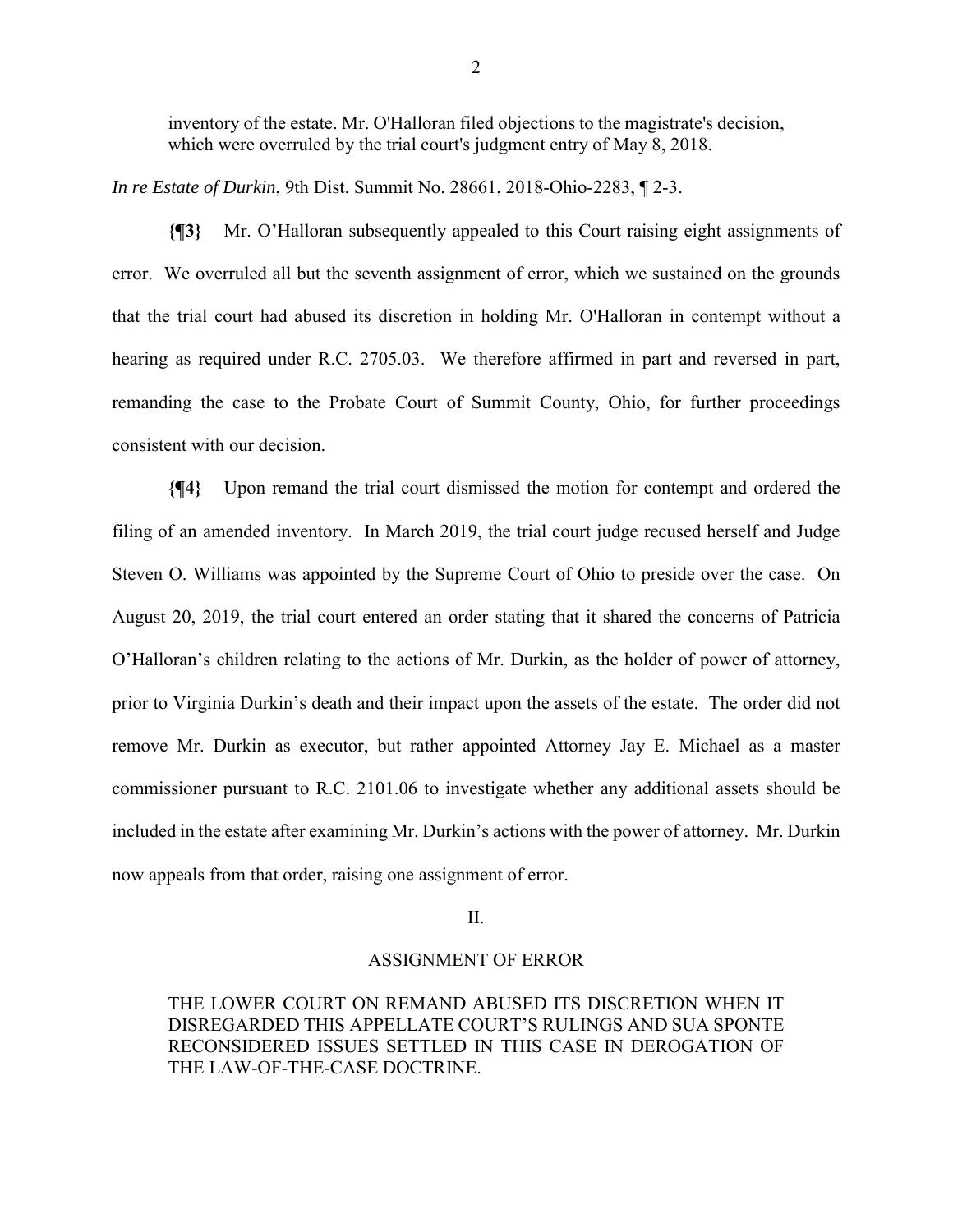**{¶5}** Before this Court can reach the merits of an appeal, we must consider whether the orders appealed from are final, appealable orders as "[t]his Court has jurisdiction to hear appeals only from final judgments." *Peppeard v. Summit Cty.*, 9th Dist. Summit No. 25057, 2010-Ohio-2862, ¶ 9, citing Article IV, Section 3(B)(2), Ohio Constitution; R.C. 2501.02. "In the absence of a final, appealable order, this Court must dismiss the appeal for lack of subject matter jurisdiction." *Id.*

**{¶6}** R.C. 2505.02(B)(2) provides, in pertinent part: "An order is a final order that may be reviewed, affirmed, modified, or reversed, with or without retrial, when it is \* \* \* [a]n order that affects a substantial right made in a special proceeding or upon a summary application in an action after judgment \* \* \*." "'Substantial right' means a right that the United States Constitution, the Ohio Constitution, a statute, the common law, or a rule of procedure entitles a person to enforce or protect." R.C. 2505.02(A)(1). "'Special proceeding' means an action or proceeding that is specially created by statute and that prior to 1853 was not denoted as an action at law or a suit in equity." R.C. 2505.02(A)(2). "[A]n order affects a substantial right for purposes of R.C. 2505.02(B)(2) only if 'in the absence of immediate review of the order [the appellant] will be denied effective relief in the future.'" *Thomasson v. Thomasson*, 153 Ohio St.3d 398, 2018-Ohio-2417, ¶ 10, quoting *Bell v. Mt. Sinai Med. Ctr.*, 67 Ohio St.3d 60, 63 (1993). Thus, in order to demonstrate that the trial court's order was a final, appealable order, Mr. Durkin must show: (1) that the order was made in a special proceeding, (2) that the order affects a substantial right, and (3) that he would not be able to effectively protect his substantial right without immediate review. *See Thomasson* at ¶ 11. This Court has previously recognized that probate cases involving the administration of estates constitute special proceedings. *In re Estate of Chonko*, 9th Dist. Lorain No. 14CA010691, 2016-Ohio-980, ¶ 10.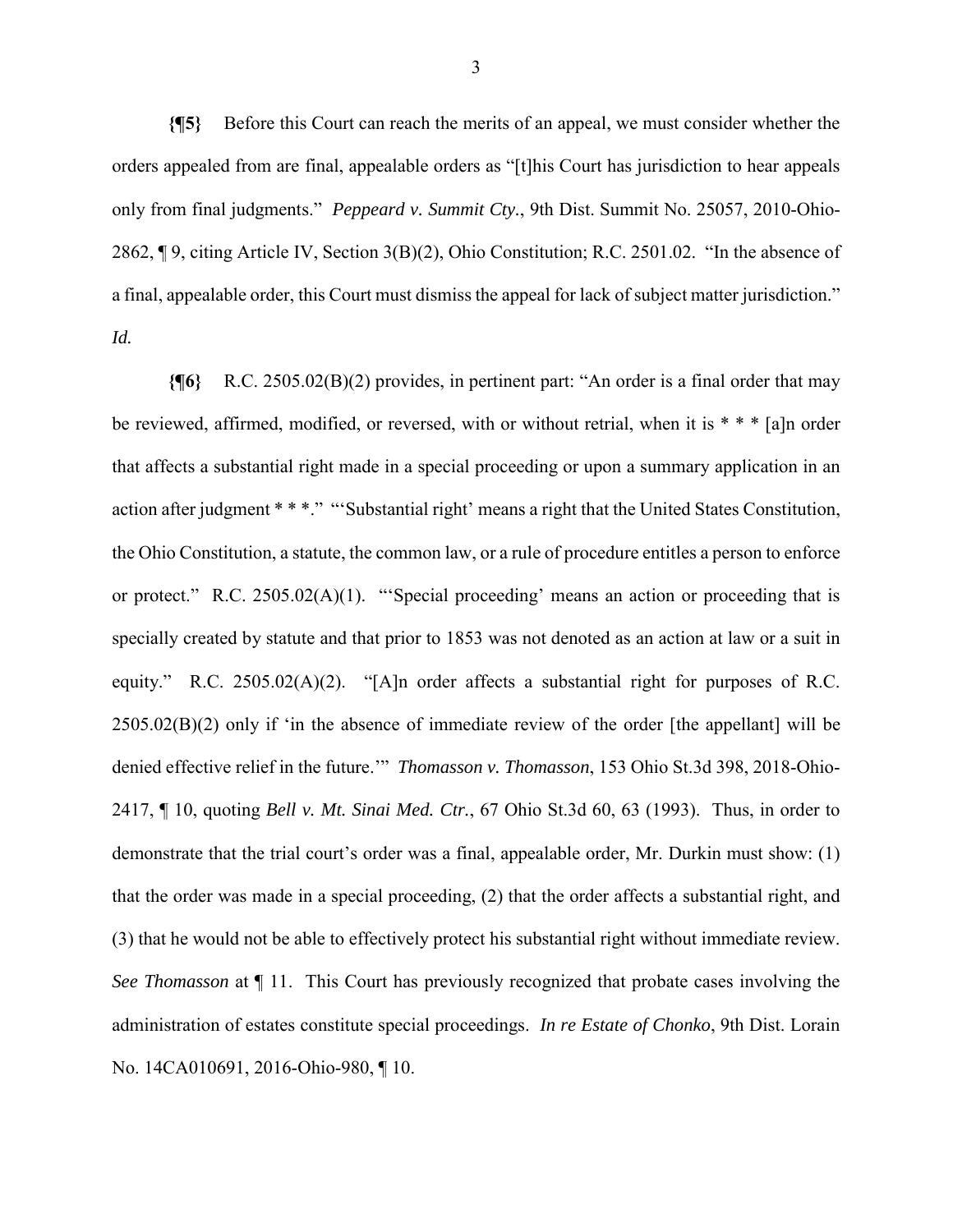**{¶7}** "[A]n order granting or denying a motion to remove an executor would affect a substantial right created by statute \* \* \*." *In re Estate of Griffa*, 9th Dist. Summit No. 25987, 2012-Ohio-904, ¶ 10. Mr. Durkin argues that the probate court's order assigning a master commissioner indirectly removes the executor, and therefore affects a substantial right and is a final appealable order.

#### **{¶8}** R.C. 2101.06 provides:

The probate judge, upon the motion of a party or the judge's own motion, may appoint a special master commissioner in any matter pending before the judge. The commissioner shall be an attorney at law and shall be sworn faithfully to discharge the commissioner's duties. When requested by the probate judge, the commissioner shall execute a bond to the state in the sum that the court directs, with surety approved by the court, and conditioned that the commissioner shall faithfully discharge the commissioner's duties and pay over all money received by the commissioner in that capacity. The bond shall be for the benefit of anyone aggrieved and shall be filed in the probate court.

The commissioner shall take the testimony and report the testimony to the court with the commissioner's conclusions on the law and the facts involved. The report may be excepted to by the parties and confirmed, modified, or set aside by the court.

**{¶9}** In appointing a master commissioner, the probate court stated the purpose was "to

investigate and make a report to the Court as to whether any additional assets should be included in the Estate of Virginia Durkin after examining the actions of John Durkin acting with the Power of Attorney from Virginia Durkin." Under the circumstances of this case, we cannot conclude that the appointment of a master commissioner, in and of itself, effectively revokes Mr. Durkin's status as executor. We cannot, therefore, agree that the appointment of the master commissioner affected a substantial right.

**{¶10}** Mr. Durkin also argues that a substantial right was affected because the appointment of a master commissioner violates this Court's mandate from the previous appeal directing the trial court to carry its judgment into execution in accordance with App.R. 27. We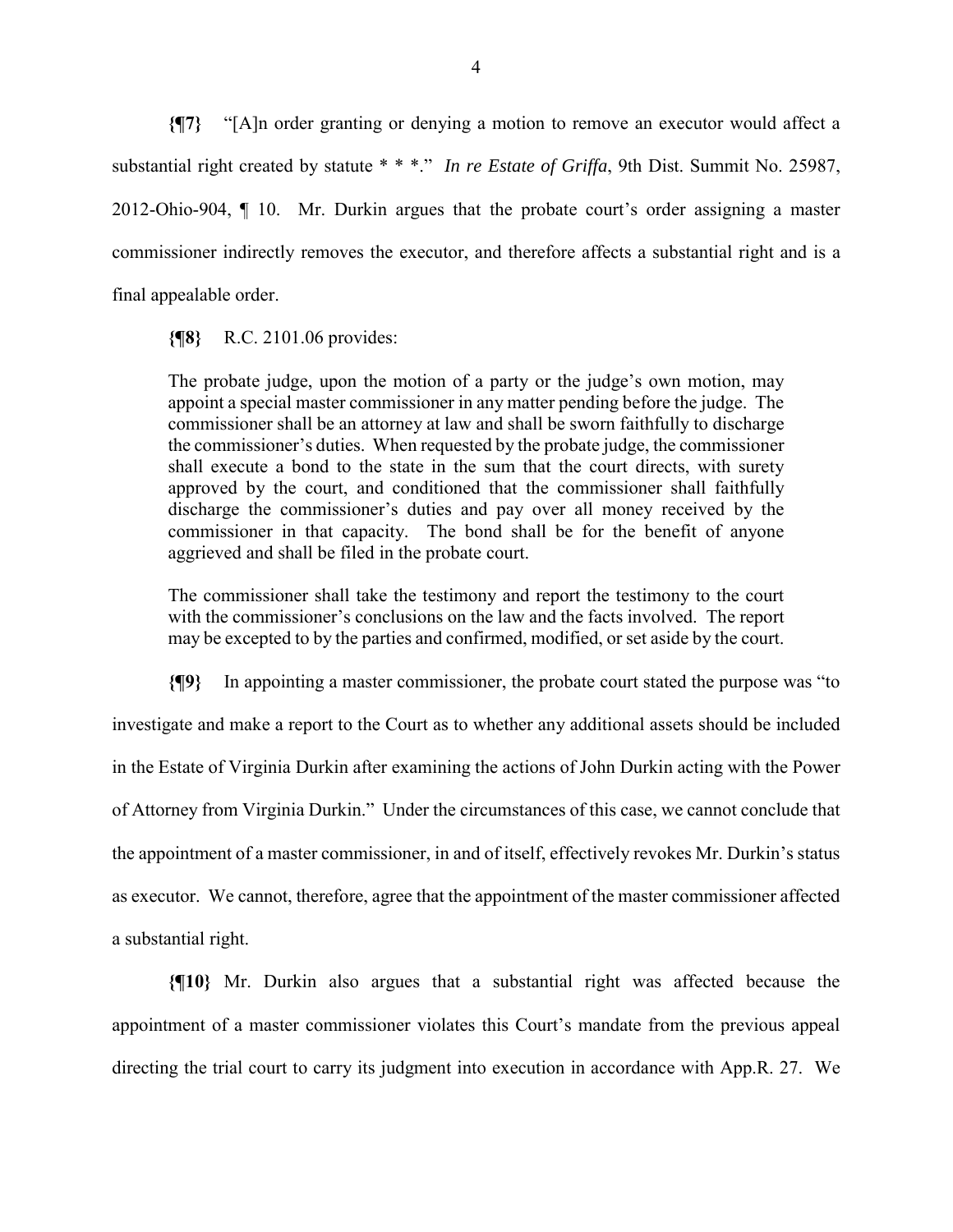find nothing, however, in the mandate of the prior order of this Court that would conflict with the appointment of a master commissioner by the trial court. Likewise, we cannot conclude that the order appointing a master commissioner implicates the Ohio Rules of Civil Procedure governing discovery, as suggested by Mr. Durkin.

**{¶11}** Although it is possible that the master commissioner's actions may result in further appeal to this Court, such arguments are premature upon the mere appointment of the commissioner. Because the order of the trial court appointing a master commissioner did not constitute a final appealable order, we conclude this attempted appeal must be dismissed.

III.

 $\overline{a}$ 

**{¶12}** Mr. Durkin's attempted appeal is dismissed for lack of a final appealable order.

Appeal dismissed.

 Immediately upon the filing hereof, this document shall constitute the journal entry of judgment, and it shall be file stamped by the Clerk of the Court of Appeals at which time the period for review shall begin to run. App.R. 22(C). The Clerk of the Court of Appeals is instructed to mail a notice of entry of this judgment to the parties and to make a notation of the mailing in the docket, pursuant to App.R. 30.

Costs taxed to Appellant.

 THOMAS A. TEODOSIO FOR THE COURT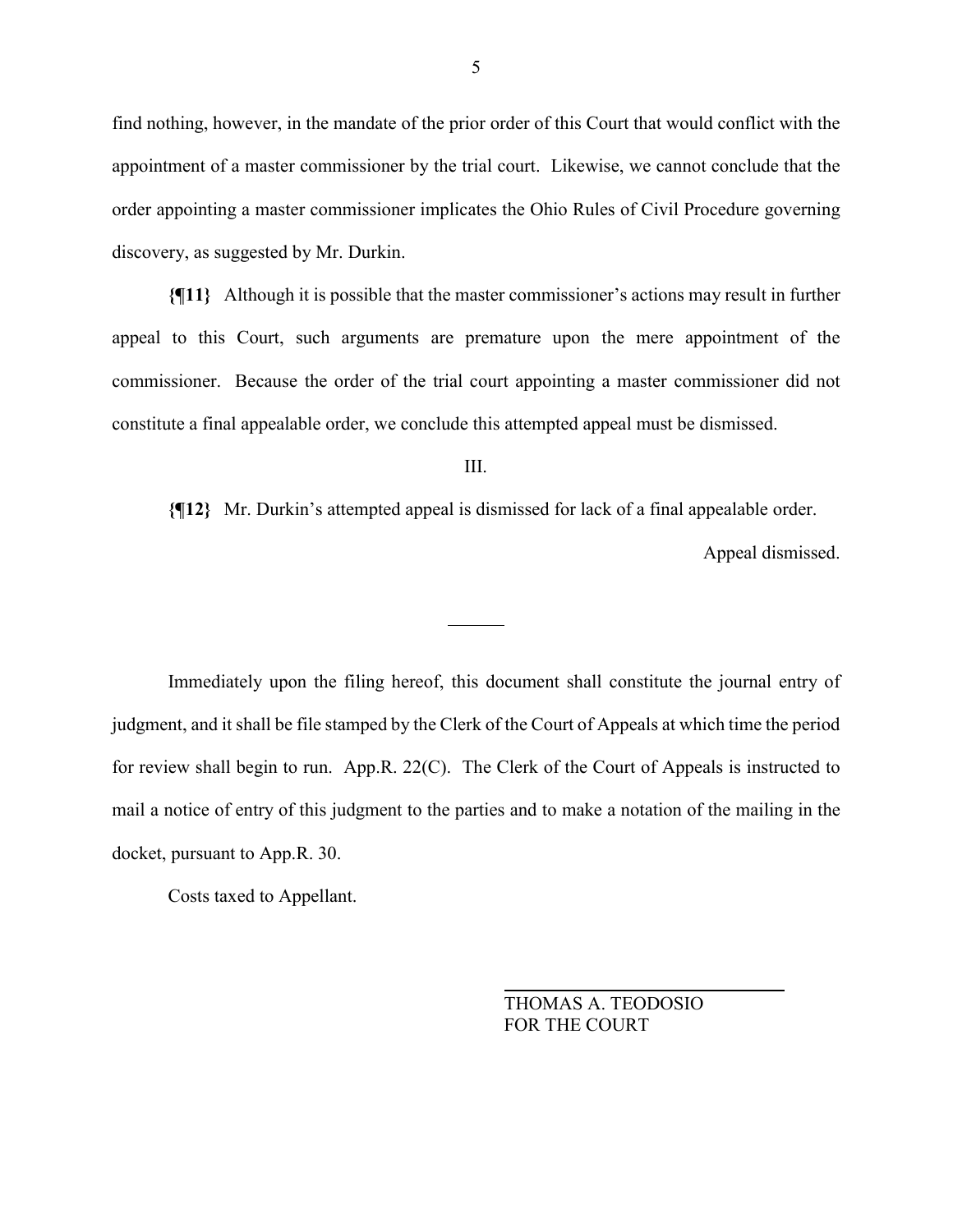## CALLAHAN, P. J. CONCURS.

# CARR, J. DISSENTING.

**{¶13}** I respectfully dissent as I would conclude that the order here is final and appealable under the unique circumstances of this case. The trial court specifically indicated that it would like to remove Mr. Durkin as executor before appointing a master commissioner. The trial court also appears to view this Court's prior decision as merely procedural and not binding. Accordingly, I would hold that the trial court's ruling has affected a substantial right in a special proceeding.

**{¶14}** If Mr. Durkin has not appealed from a final, appealable order in this matter, what would be an appropriate remedy? Perhaps an appropriate remedy under these circumstances would be for Mr. Durkin to file an action requesting an extraordinary writ, given that he contends that the visiting judge disregarded this Court's prior decision. The Supreme Court of Ohio has long held that "the Ohio Constitution 'does not grant to a court of common pleas jurisdiction to review a prior mandate of a court of appeals.'" *State ex rel. Cordray v. Marshall*, 123 Ohio St.3d 229, 2009-Ohio-4986, ¶ 32, quoting *State ex rel. Potain v. Mathews*, 59 Ohio St.2d 29, 32 (1979). "Therefore, 'a writ of prohibition is an appropriate remedy to prevent a lower court from proceedings contrary to the mandate of a superior court.'" *Marshall* at ¶ 32, quoting *State ex rel. Crandall, Pheils & Wisniewski v. DeCessna*, 73 Ohio St.3d 180, 182 (1995), *see also State ex rel. Special Prosecutors v. Judges, Court of Common Pleas*, 55 Ohio St.2d 94, 97-98 (1978).

**{¶15}** As I believe that Mr. Durkin has in fact appealed from a final, appealable order, however, I respectfully dissent.